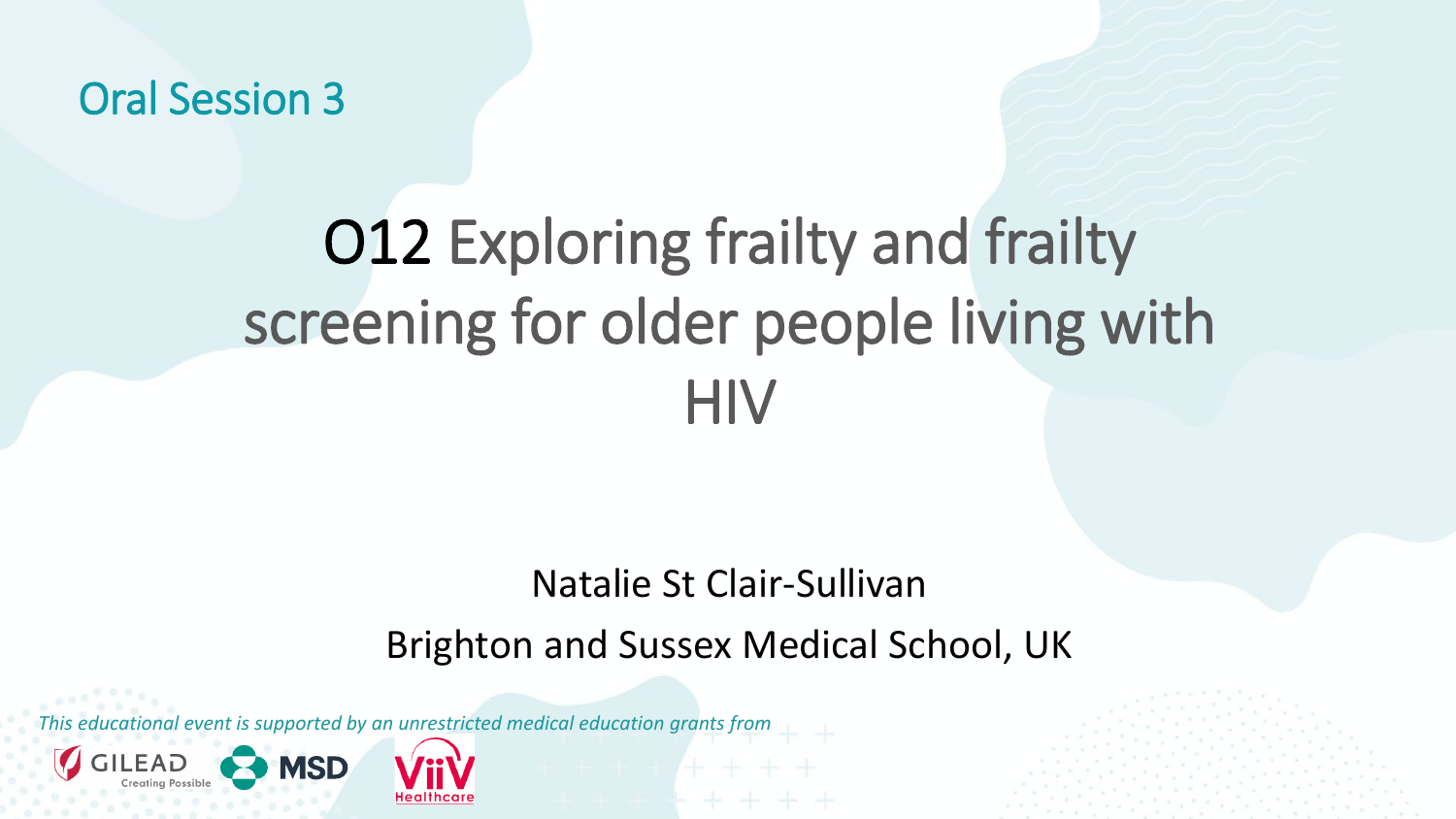

# 2022 Spring<br>Conference

Wed 20th - Fri 22nd April Manchester Central, Manchester



**Natalie St Clair-Sullivan**, Katherine Bristowe, Richard Harding-Swale, Matthew Maddocks, Kiersten Simmons, Jaime Vera

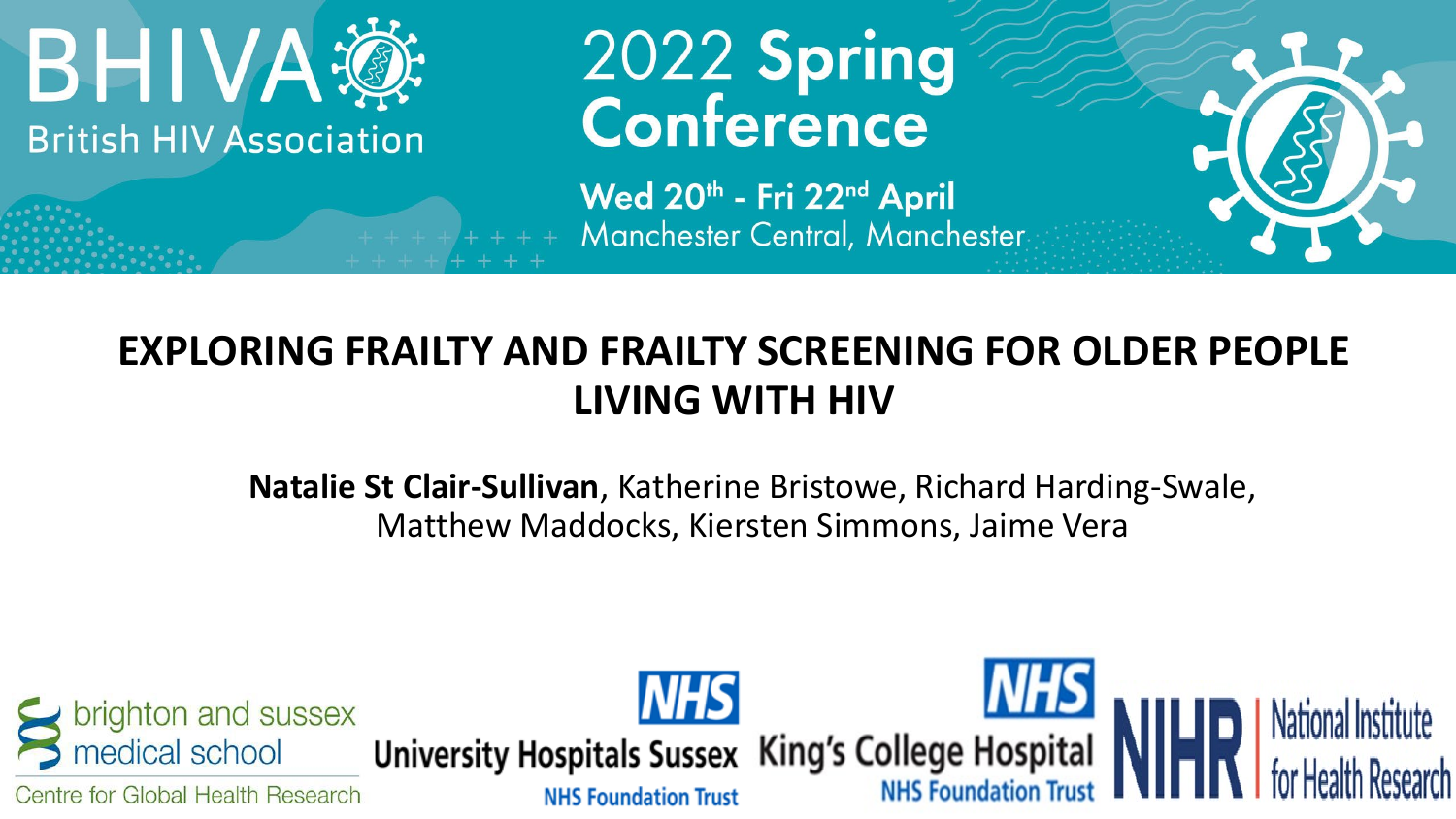# **Background**

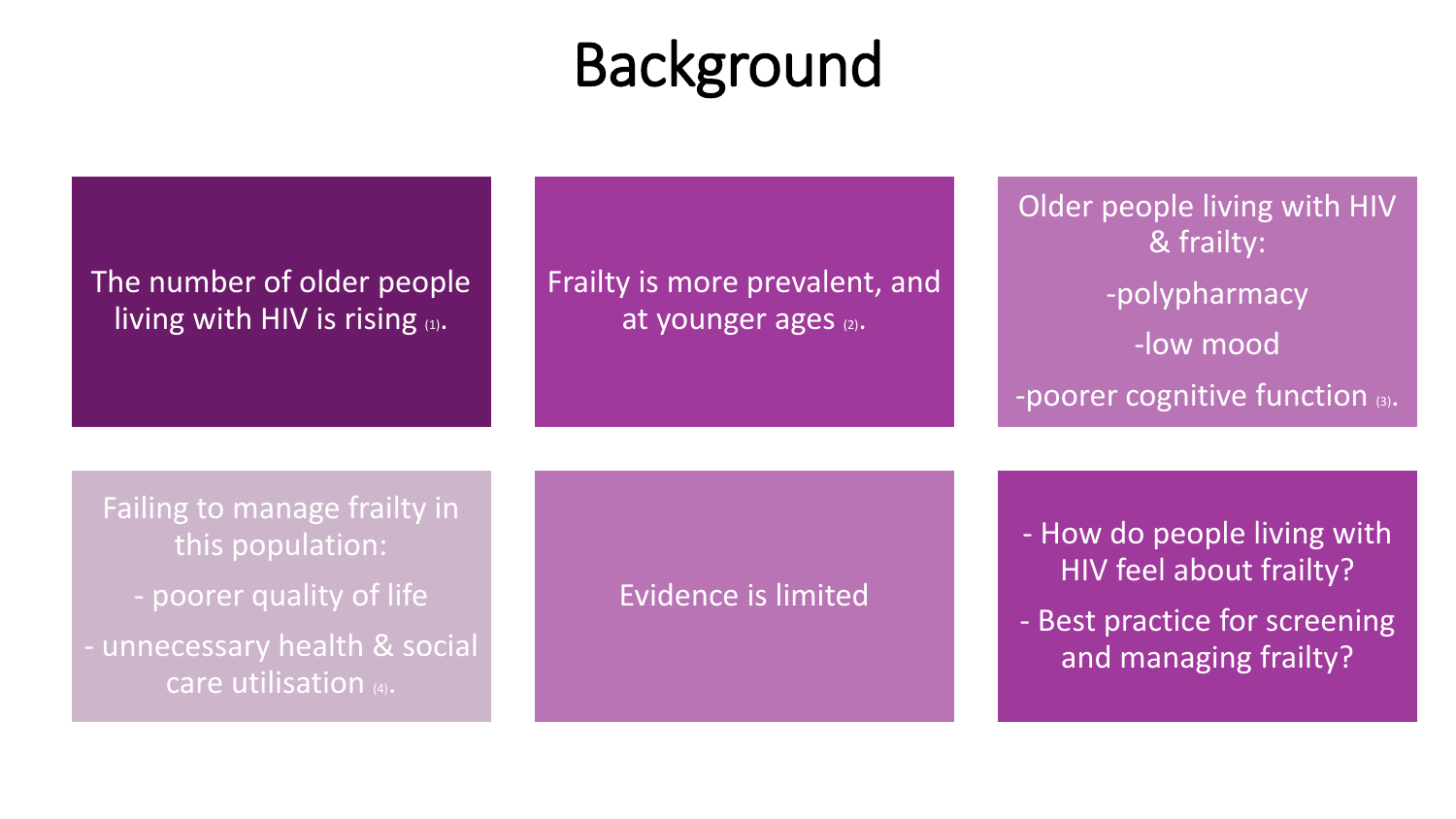

This study aimed to describe the nature and impact of frailty among older people living with HIV (50 and over) and assess acceptability of routine screening for frailty .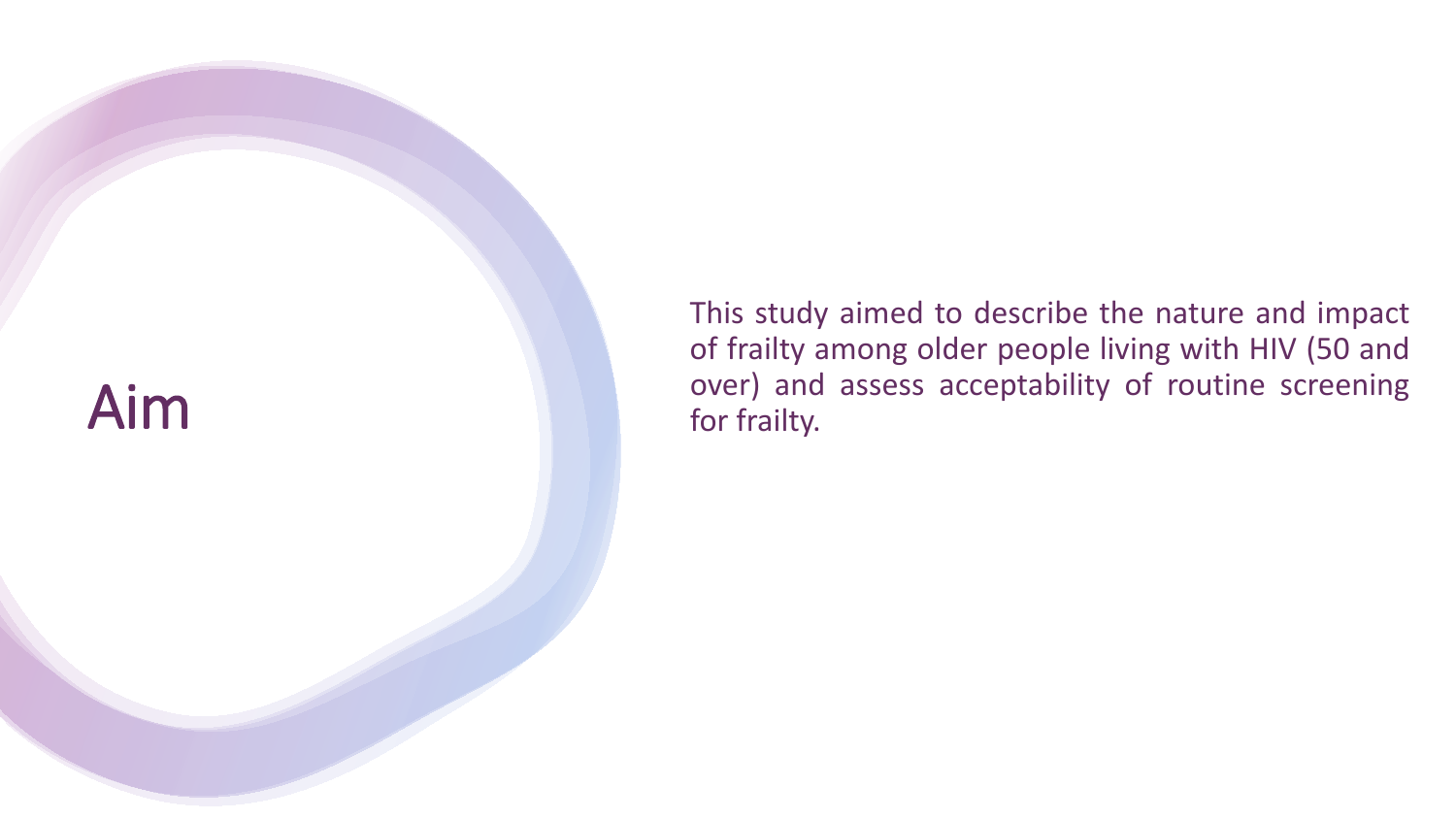## Methods

In-depth qualitative interviews were conducted with a purposive sample of people living with HIV (50 and over), via telephone and video call.

Recruited from UK outpatient HIV clinics at King's College Hospital, London and Royal Sussex County Hospital, Brighton.

Verbatim pseudonymised transcripts were analysed using thematic analysis in NVIVO.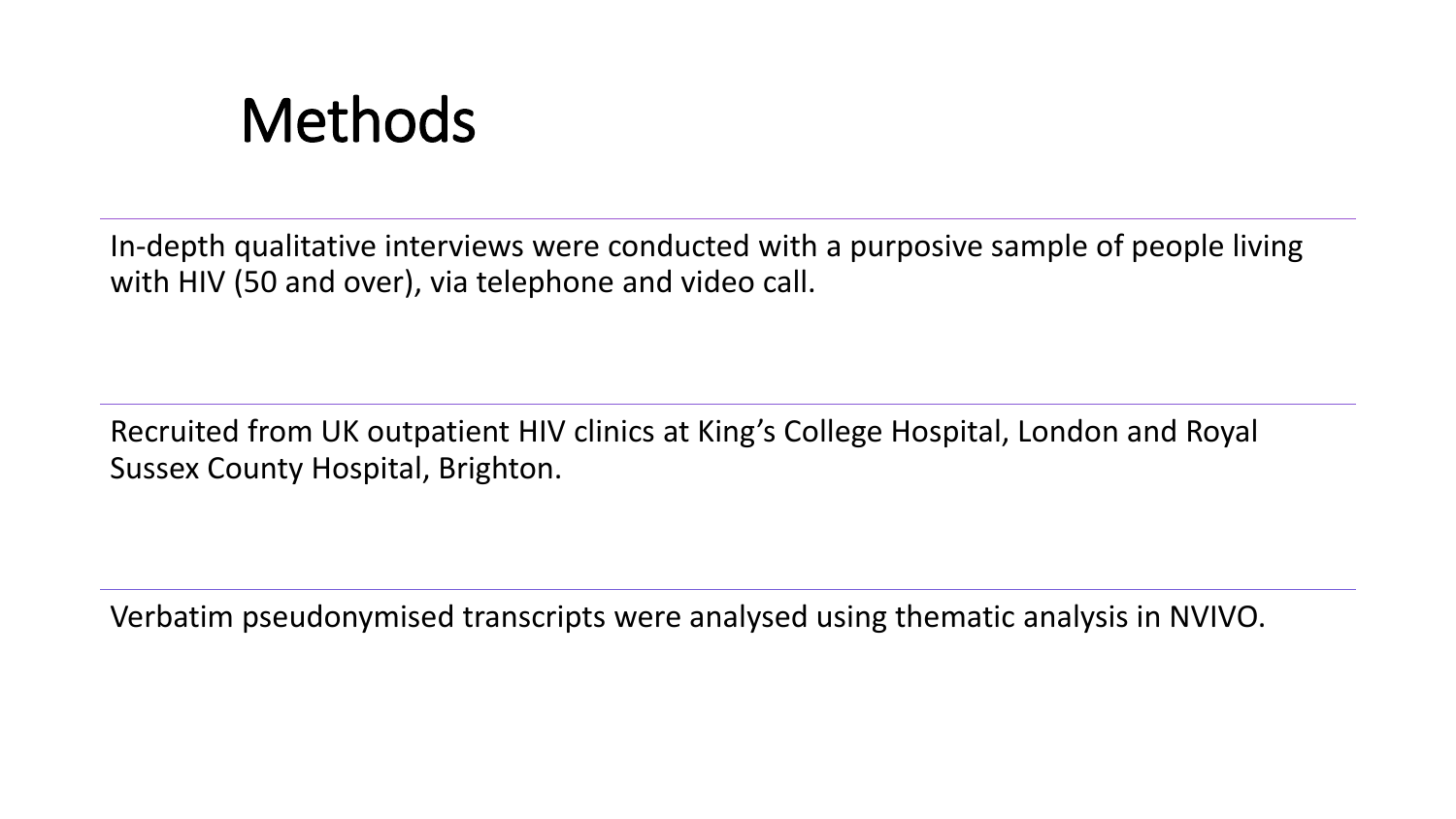# Participant demographics

| Clinical characteristics (n=45)                 | Median (IQR) otherwise stated |
|-------------------------------------------------|-------------------------------|
| Age (years)                                     | 59 (55-64)                    |
| Gender, n (%)                                   |                               |
| Male                                            | 29(64)                        |
| Female                                          | 15(33)                        |
| Queer                                           | 1(2)                          |
| Ethnicity, $n$ (%)                              |                               |
| White                                           | 33(73)                        |
| Black African or Caribbean                      | 11(24)                        |
| Black & White Caribbean                         | 1(2)                          |
| Sexual orientation, n (%)                       |                               |
| Homosexual                                      | 25(55)                        |
| Heterosexual                                    | 18(40)                        |
| Bisexual                                        | 2(4)                          |
| Time since HIV diagnosis: years (median; range) | $17(2-34)$                    |
| Viral load % <40 copies, n (%)                  | 45 (100)                      |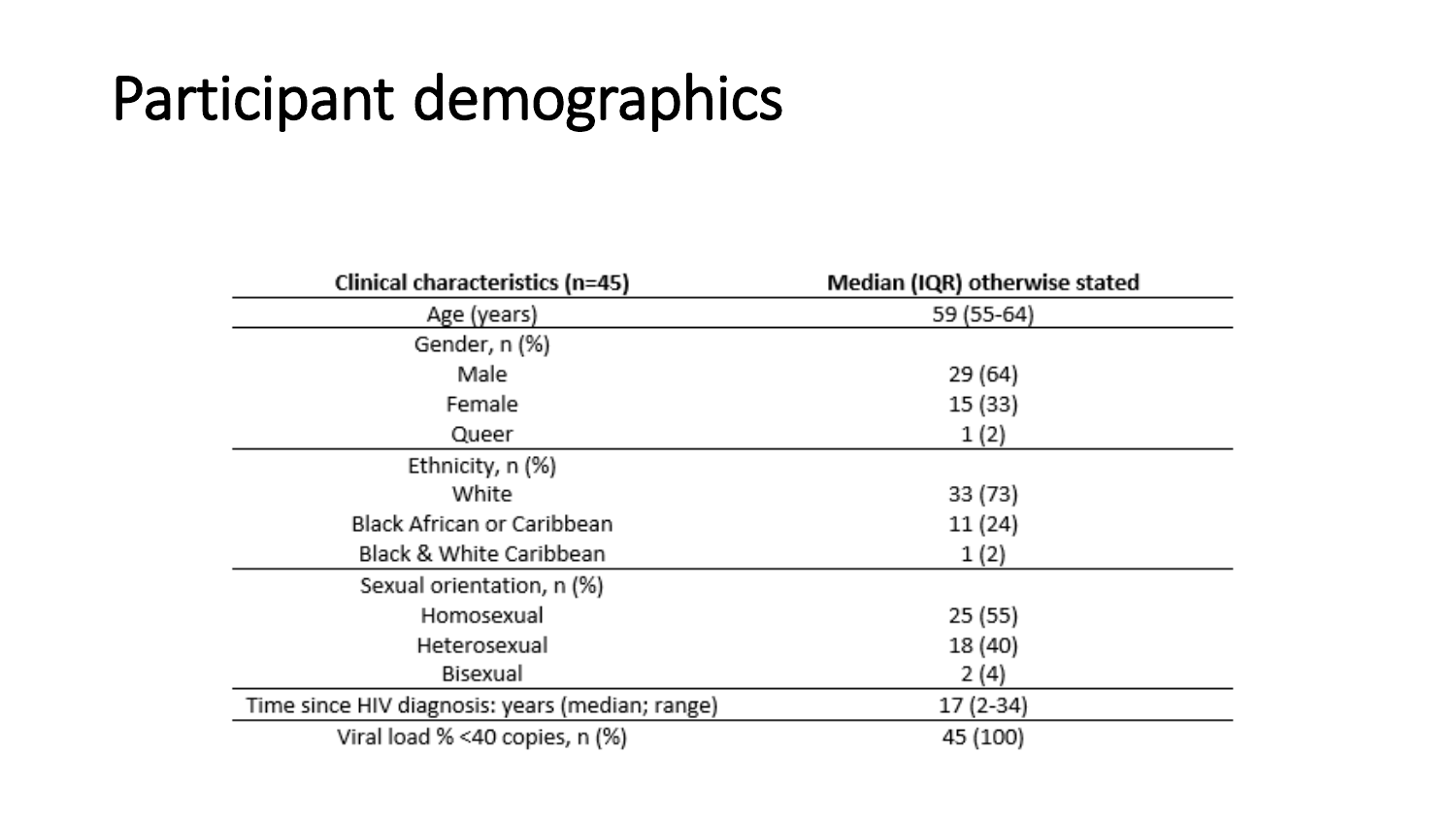### Results

# What is frailty?



"*Old age, immobility. Sounds awful really, but little old ladies."* 

Frailty was described as a series of losses

Frailty negatively impacted on physical and mental wellbeing

Frailty can happen at any age

Descriptions of a frail person*: isolated, pre-grave, on a one-way street, vulnerable, fading away*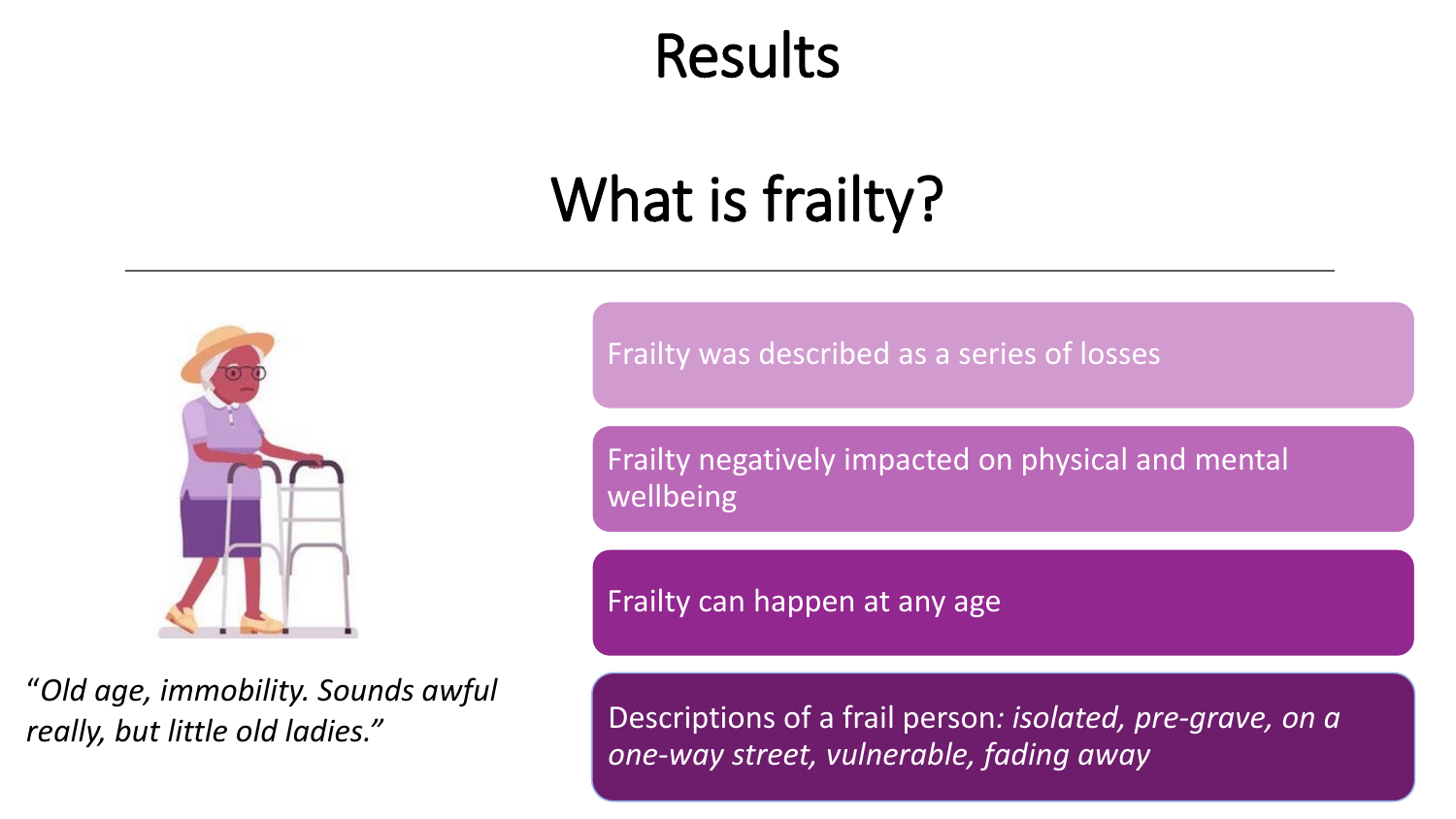# How do we talk about frailty?

*"That's how I would want it, not to come in straight away, sit down, and go "Yeah, you've got frailty." You know, that's just too cold, and that's how my HIV results was."* 

The language used is of great importance

Discussions of frailty may cause offence

Use language that is sensitive, respectful, and easy to understand.

Ease into frailty discussions

Delay **not** avoid using the word frail!

*"Maybe the label should come in later… I mean it's dishonest to hide it completely, isn't it?...*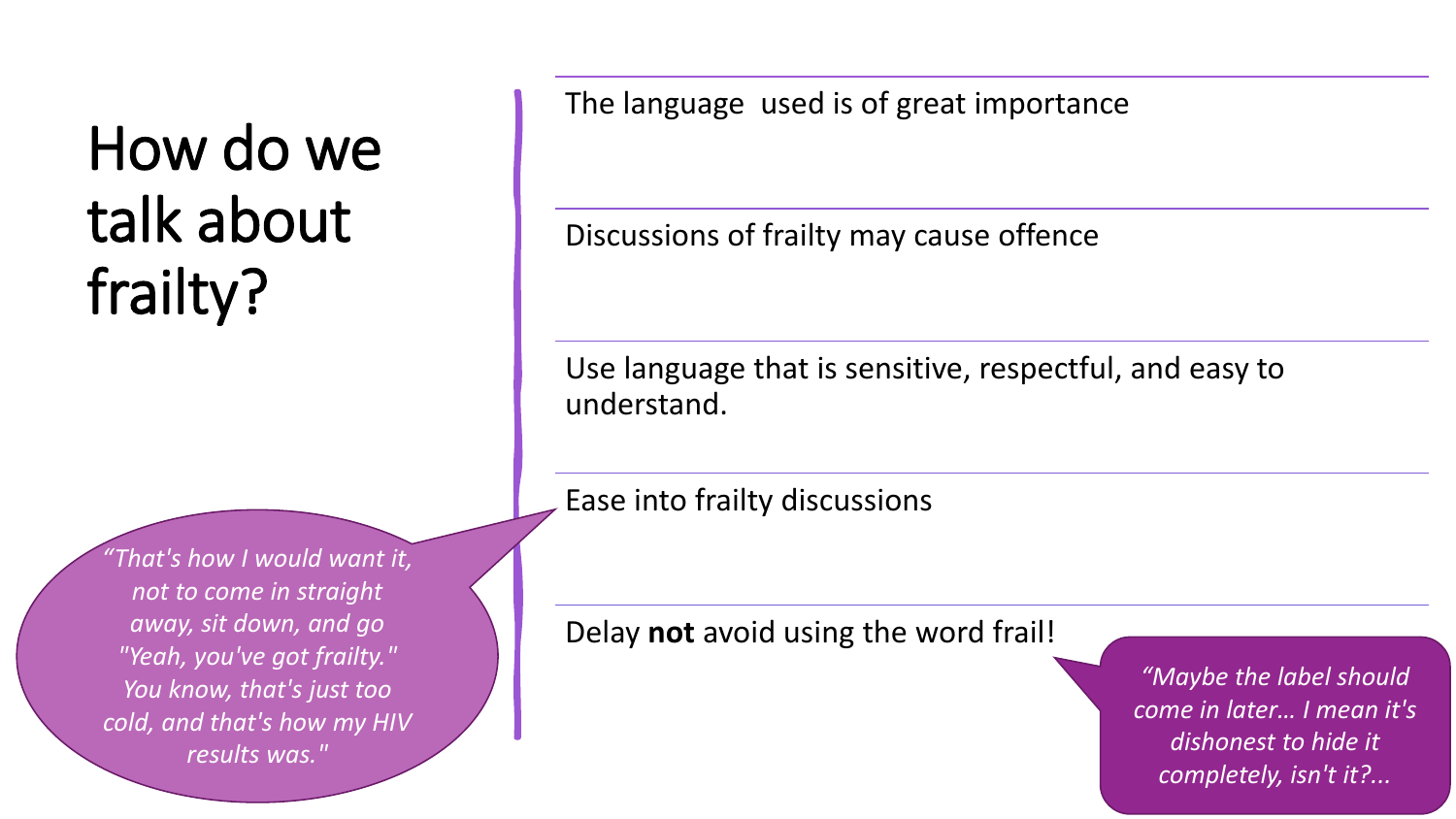Care and management of frailty in people living with HIV

- **Screening for frailty** 
	- improve care
	- provision of information
	- case by case approach
	- routine HIV check ups
- **Screening tools (TUGT, FRIED, FRAIL scale)**
	- good starting point
- **Frailty service provision**
	- within or accessed via their HIV care
	- home visits/paid transport
	- peer support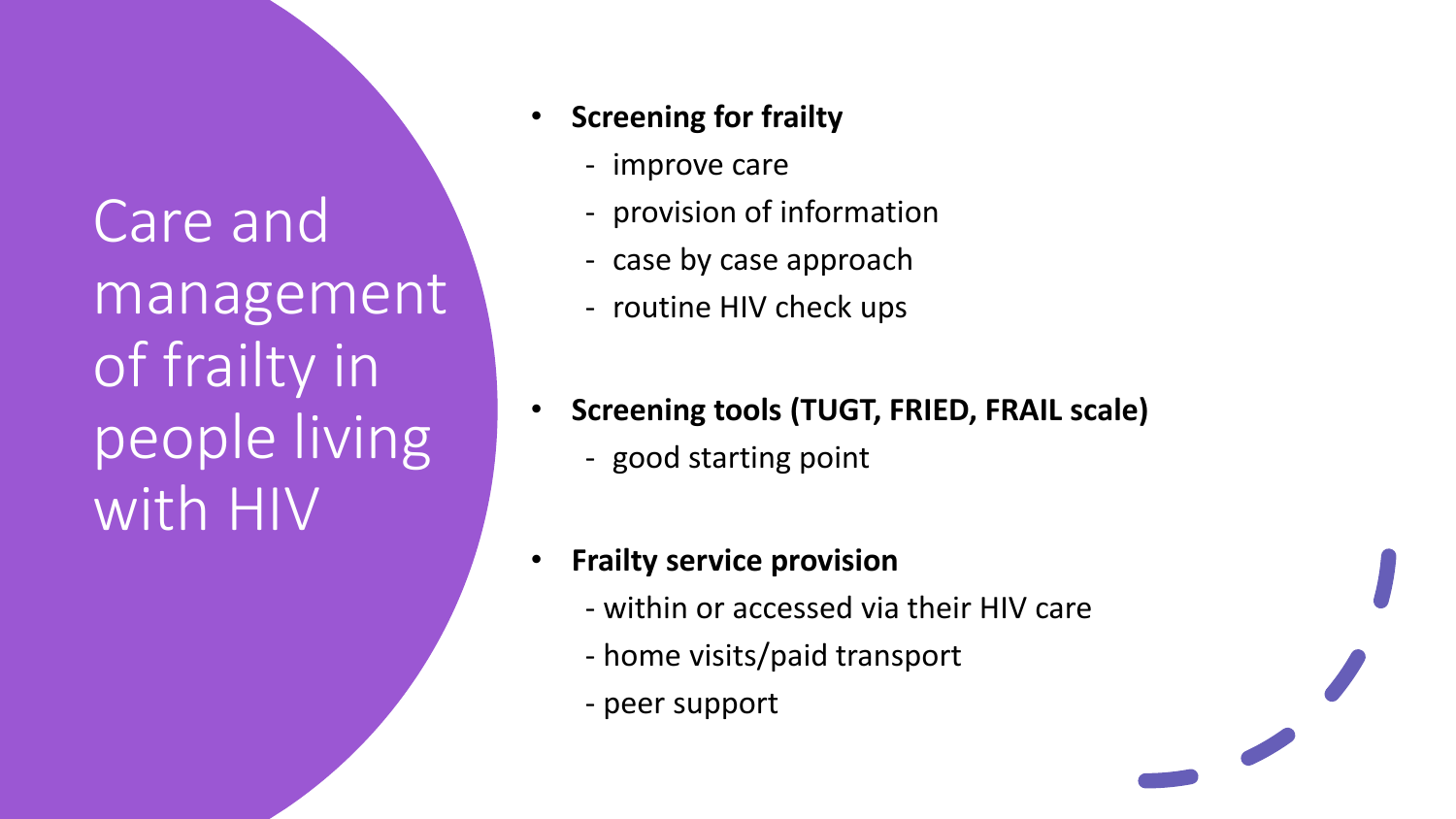#### In summary:

The conceptualisation of frailty is not singular.

Whilst there is a clear desire among people living with HIV to be informed of frailty status, approaching conversations with understanding and compassion is vital given the significance of this information.

For people living with HIV to gain the most from the screening, it is essential frailty status is shared in conjunction with a clear plan of the next steps in their care.